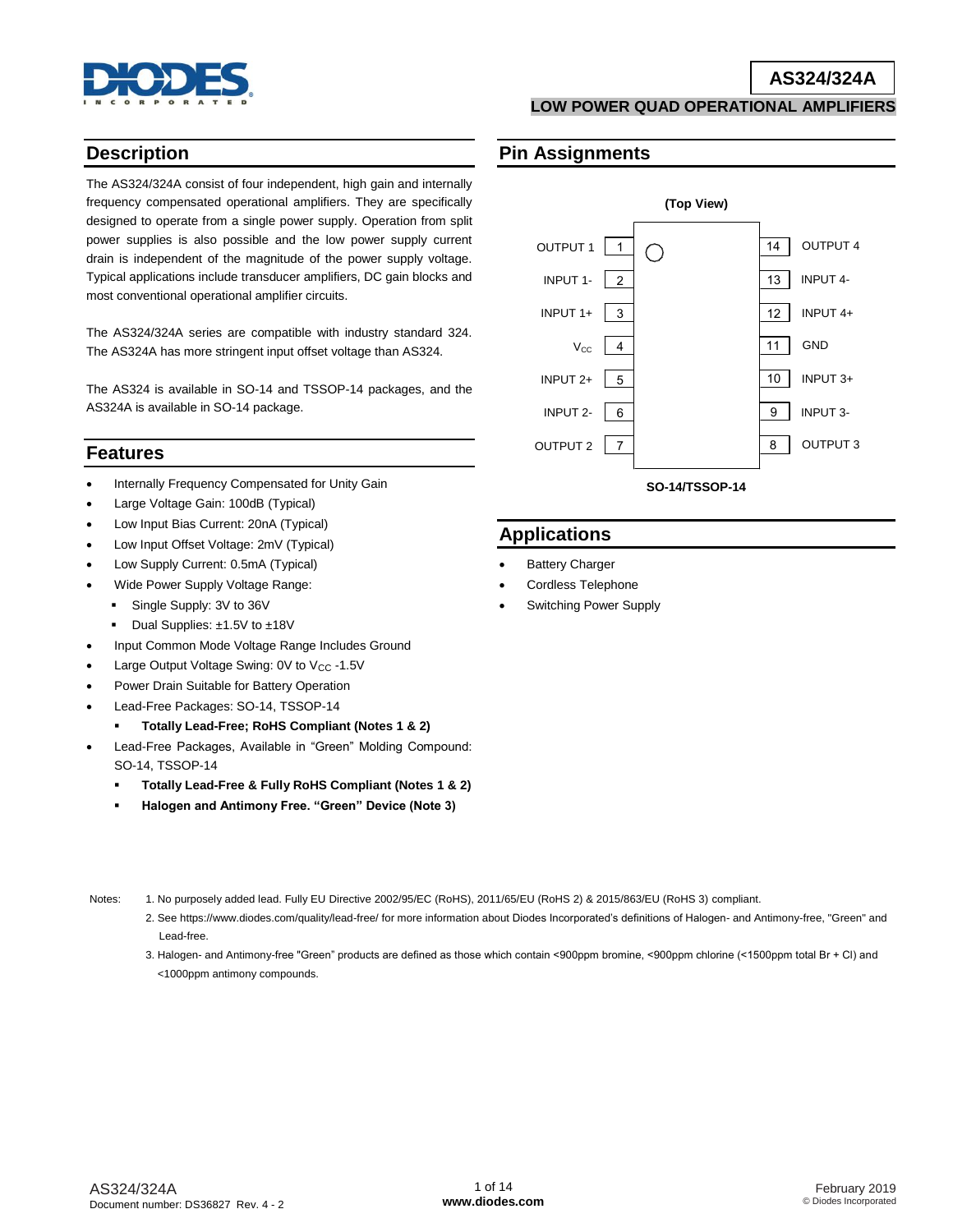

# **Typical Applications Circuit**



Battery Charger





DC Summing Amplifier **Power Amplifier** Power Amplifier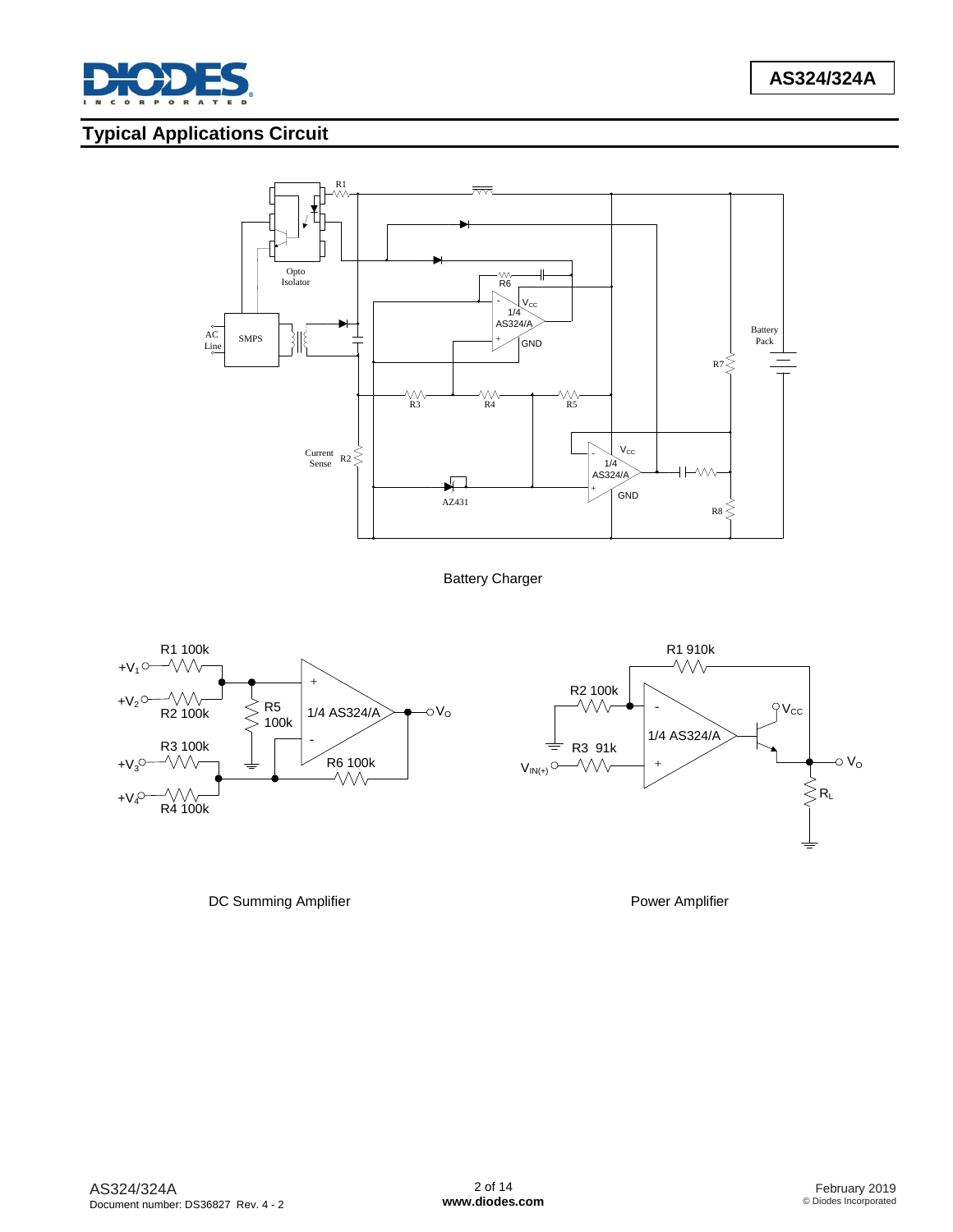

# **Typical Applications Circuit** (continued)







Fixed Current Sources **AC Coupled Non-Inverting Amplifier** 



Pulse Generator **DC Coupled Low-Pass RC Active Filter**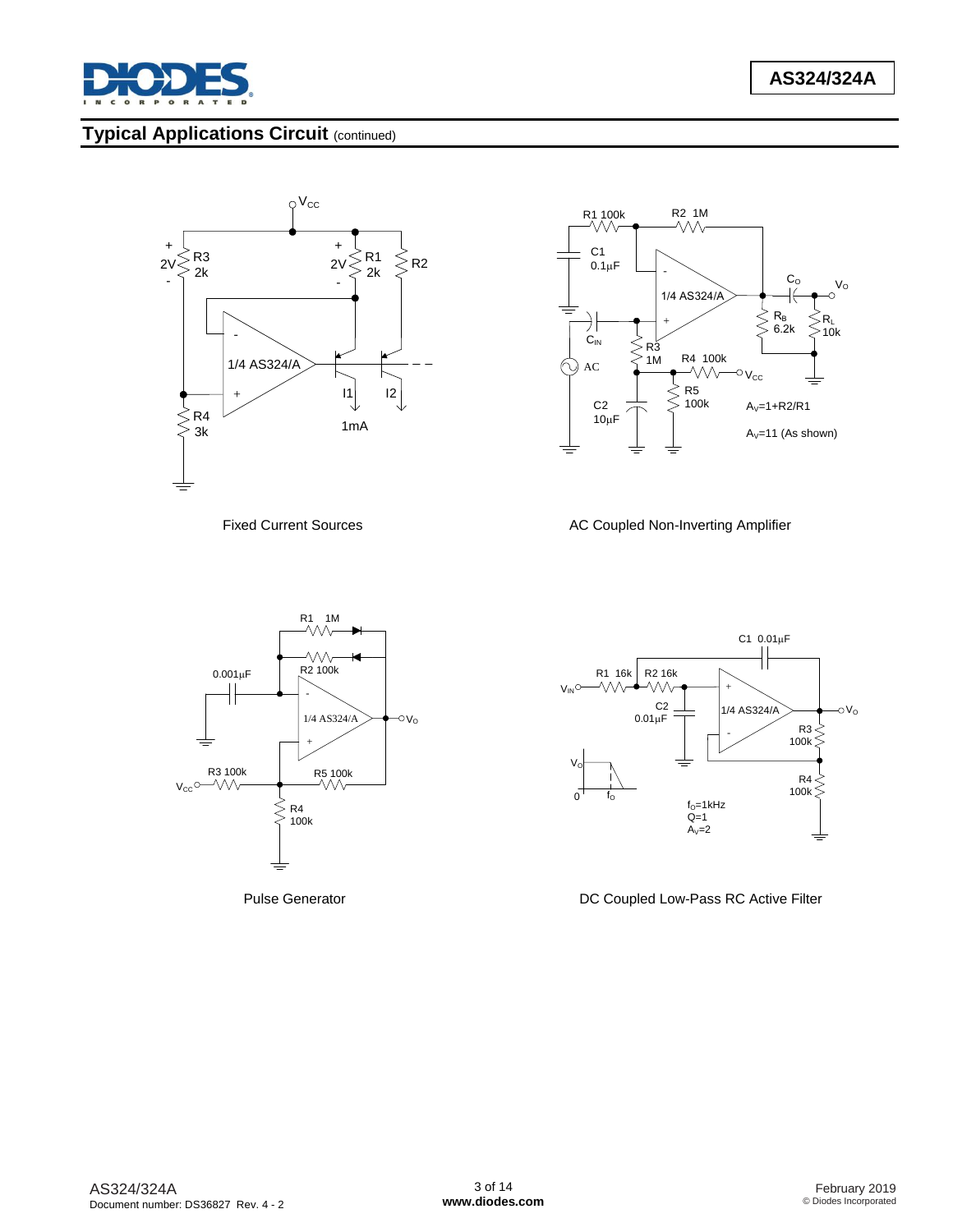

# **Functional Block Diagram**



# **Absolute Maximum Ratings (Note 4)**

| Symbol                  | <b>Parameter</b>                                   | Rating   | Unit |        |  |
|-------------------------|----------------------------------------------------|----------|------|--------|--|
| $V_{CC}$                | Supply Voltage                                     | 40       | V    |        |  |
| <b>V<sub>ID</sub></b>   | Differential Input Voltage                         | 40       |      | $\vee$ |  |
| V <sub>IN</sub>         | $-0.3$ to 40<br>Input Voltage                      |          |      | $\vee$ |  |
| $P_D$                   |                                                    | SO-14    | 800  | mW     |  |
|                         | Total Power Dissipation $(T_A = +25^{\circ}C)$     | TSSOP-14 | 710  |        |  |
| $T_{\rm J}$             | <b>Operating Junction Temperature</b>              | $+150$   |      | °C     |  |
| <b>T</b> <sub>STG</sub> | Storage Temperature Range<br>$-65$ to $+150$       |          | °C   |        |  |
| TLEAD                   | Lead Temperature (Soldering, 10 Seconds)<br>$+260$ |          | °C   |        |  |

Note 4: Stresses greater than those listed under "Absolute Maximum Ratings" may cause permanent damage to the device. These are stress ratings only, and functional operation of the device at these or any other conditions beyond those indicated under "Recommended Operating Conditions" is not implied. Exposure to "Absolute Maximum Ratings" for extended periods may affect device reliability.

# **Recommended Operating Conditions**

| Symbol       | <b>Parameter</b>                    | Min | Max   | Unit   |
|--------------|-------------------------------------|-----|-------|--------|
| $V_{\rm CC}$ | Supply Voltage                      |     | 36    |        |
| ٠A           | Ambient Operating Temperature Range | -40 | $+85$ | $\sim$ |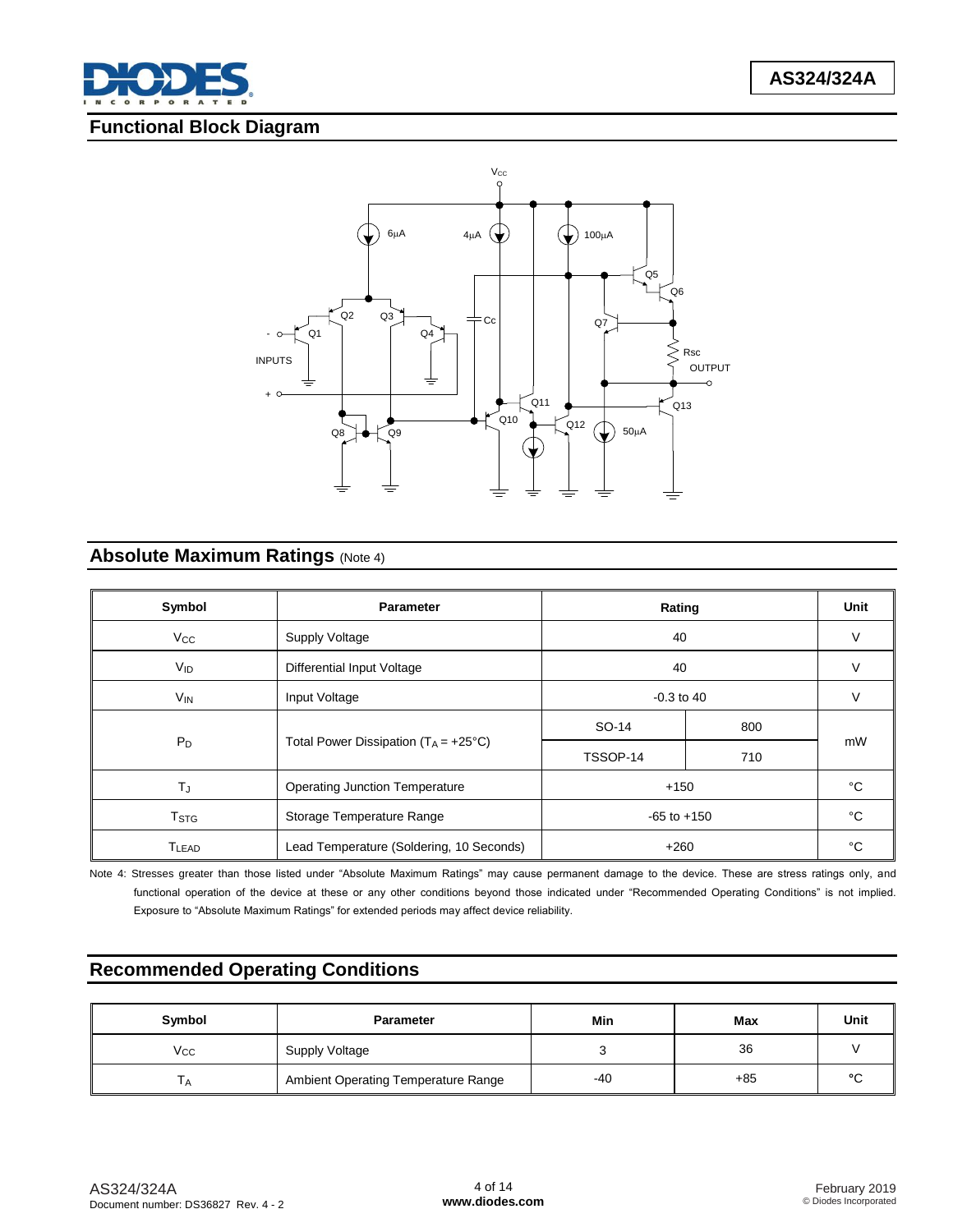

**Electrical Characteristics** (Limits in standard typeface are for T<sub>A</sub> = +25°C, bold typeface applies over T<sub>A</sub> = -40°C to +85°C (Note 5),  $V_{CC} = 5V$ , GND = 0V, unless otherwise specified.)

| Symbol                                      |                                                            | <b>Parameter</b>                         | <b>Conditions</b>                                                                                                                        |                                     | Min                      | <b>Typ</b>               | Max                      | Unit           |
|---------------------------------------------|------------------------------------------------------------|------------------------------------------|------------------------------------------------------------------------------------------------------------------------------------------|-------------------------------------|--------------------------|--------------------------|--------------------------|----------------|
|                                             |                                                            |                                          |                                                                                                                                          |                                     |                          | $\overline{2}$           | 5                        |                |
| V <sub>IO</sub>                             |                                                            |                                          | $V_O = 1.4V$ , $R_S = 0\Omega$ ,                                                                                                         | AS324                               |                          |                          | $\overline{7}$           | mV             |
|                                             |                                                            | Input Offset Voltage                     |                                                                                                                                          |                                     |                          | $\overline{2}$           | 3                        |                |
|                                             |                                                            |                                          |                                                                                                                                          | <b>AS324A</b>                       |                          |                          | 5                        | mV             |
| $\Delta V_{IO}/\Delta T$                    | Average Temperature Coefficient of Input<br>Offset Voltage |                                          | $T_A = -40$ to $+85^{\circ}$ C                                                                                                           |                                     |                          | 7                        |                          | µV/°C          |
| lio                                         | Input Offset Current                                       |                                          | $I_{IN}$ + - $I_{IN}$ , $V_{CM}$ = 0V                                                                                                    |                                     |                          | 5                        | 30                       | nA             |
|                                             |                                                            |                                          |                                                                                                                                          |                                     | $\overline{\phantom{0}}$ | $\overline{\phantom{0}}$ | 100                      |                |
| <b>I</b> BIAS                               | Input Bias Current                                         |                                          | $I_{IN}$ + or $I_{IN}$ -, $V_{CM}$ = 0V                                                                                                  |                                     |                          | 20                       | 100                      | nA             |
|                                             |                                                            |                                          |                                                                                                                                          |                                     | $\overline{\phantom{0}}$ | $\overline{\phantom{0}}$ | 200                      |                |
| $\mathsf{V}_{\mathsf{IR}}$                  |                                                            | Input Common Mode Voltage Range (Note 6) | $V_{\text{CC}} = 30V$                                                                                                                    |                                     | 0                        |                          | $V_{CC}$ -<br>1.5        | $\vee$         |
|                                             |                                                            |                                          | $T_A = -40$ to $+85^{\circ}$ C,                                                                                                          | $V_{\text{CC}} = 30V$               |                          | 1.0                      | 3                        | mA             |
| $_{\text{lcc}}$                             | <b>Supply Current</b>                                      |                                          | $R_L = \infty$                                                                                                                           | $V_{CC} = 5V$                       | $\overline{\phantom{0}}$ | 0.7                      | 1.2                      |                |
| Large Signal Voltage Gain<br>G <sub>V</sub> |                                                            |                                          |                                                                                                                                          |                                     | 85                       | 100                      | $\overline{\phantom{0}}$ |                |
|                                             |                                                            |                                          | $V_{CC}$ = 15V, R <sub>L</sub> ≥ 2kΩ, V <sub>O</sub> = 1V to 11V                                                                         |                                     | 80                       |                          |                          | dB             |
| <b>CMRR</b><br>Common Mode Rejection Ratio  |                                                            |                                          |                                                                                                                                          | 60                                  | 70                       |                          |                          |                |
|                                             |                                                            | DC, $V_{CM} = 0$ to $(V_{CC} - 1.5)V$    |                                                                                                                                          | 60                                  |                          |                          | dB                       |                |
| <b>PSRR</b>                                 |                                                            |                                          |                                                                                                                                          | 70                                  | 100                      |                          |                          |                |
|                                             | Power Supply Rejection Ratio                               |                                          | $V_{\text{CC}} = 5$ to 30V                                                                                                               |                                     | 60                       | $\overline{\phantom{0}}$ |                          | dB             |
| <b>CS</b>                                   | <b>Channel Separation</b>                                  |                                          | $f = 1$ kHz to 20kHz                                                                                                                     |                                     |                          | $-120$                   |                          | dB             |
|                                             |                                                            | Source                                   | $V_{IN}$ + = 1V, $V_{IN}$ - = 0V, $V_{CC}$ = 15V, $V_{O}$ =<br>2V                                                                        |                                     | 20                       | 40                       |                          | mA             |
| <b>I</b> SOURCE                             |                                                            |                                          |                                                                                                                                          |                                     | 20                       |                          |                          |                |
|                                             | Output Current                                             | Sink                                     | $V_{IN}$ + = 0V, $V_{IN}$ - = 1V, $V_{CC}$ = 15V, $V_{O}$ =<br>2V<br>$V_{IN}$ + = 0V, $V_{IN}$ - = 1V, $V_{CC}$ = 15V, $V_{O}$ =<br>0.2V |                                     | 10                       | 15                       |                          | mA             |
| <b>I</b> SINK                               |                                                            |                                          |                                                                                                                                          |                                     | 5                        |                          |                          |                |
|                                             |                                                            |                                          |                                                                                                                                          |                                     | 12                       | 50                       |                          | μA             |
| $_{\rm lsc}$                                | Output Short Circuit Current to Ground                     |                                          | $V_{CC} = 15V$                                                                                                                           |                                     |                          | 40                       | 60                       | mA             |
|                                             |                                                            |                                          |                                                                                                                                          | $V_{CC}$ = 30V, $R_L$ = 2k $\Omega$ |                          |                          |                          | $\vee$         |
|                                             |                                                            |                                          |                                                                                                                                          |                                     | 26                       |                          |                          |                |
| V <sub>OH</sub><br>Output Voltage Swing     |                                                            |                                          | 27                                                                                                                                       | 28                                  |                          |                          |                          |                |
|                                             |                                                            |                                          | $V_{CC}$ = 30V, R <sub>L</sub> = 10k $\Omega$                                                                                            |                                     | 27                       |                          |                          |                |
|                                             | $V_{OL}$                                                   |                                          | $V_{CC}$ = 5V, R <sub>L</sub> = 10k $\Omega$                                                                                             |                                     |                          | 5                        | 20                       | mV             |
|                                             |                                                            |                                          |                                                                                                                                          |                                     |                          | 30                       |                          |                |
|                                             | Thermal Resistance (Junction to Case)                      |                                          | SO-14<br>TSSOP-14                                                                                                                        |                                     |                          | 18                       |                          | $^{\circ}$ C/W |
| $\theta_{\text{JC}}$                        |                                                            |                                          |                                                                                                                                          |                                     |                          | 20                       |                          |                |
|                                             | Thermal Resistance (Junction to Ambient)                   |                                          | SO-14                                                                                                                                    |                                     |                          | 91                       |                          | $^{\circ}$ C/W |
| $\theta_{JA}$                               |                                                            |                                          | TSSOP-14                                                                                                                                 |                                     |                          | 133                      |                          |                |

Notes: 5. Limits over the full temperature are guaranteed by design, but not tested in production.

6. The input common-mode voltage of either input signal voltage should not be allowed to go negatively by more than 0.3V (at +25°C). The upper end of the common-mode voltage range is V<sub>CC</sub> -1.5V (at +25°C), but either or both inputs can go to +36V without damages, independent of the magnitude of the  $V_{CC}$ .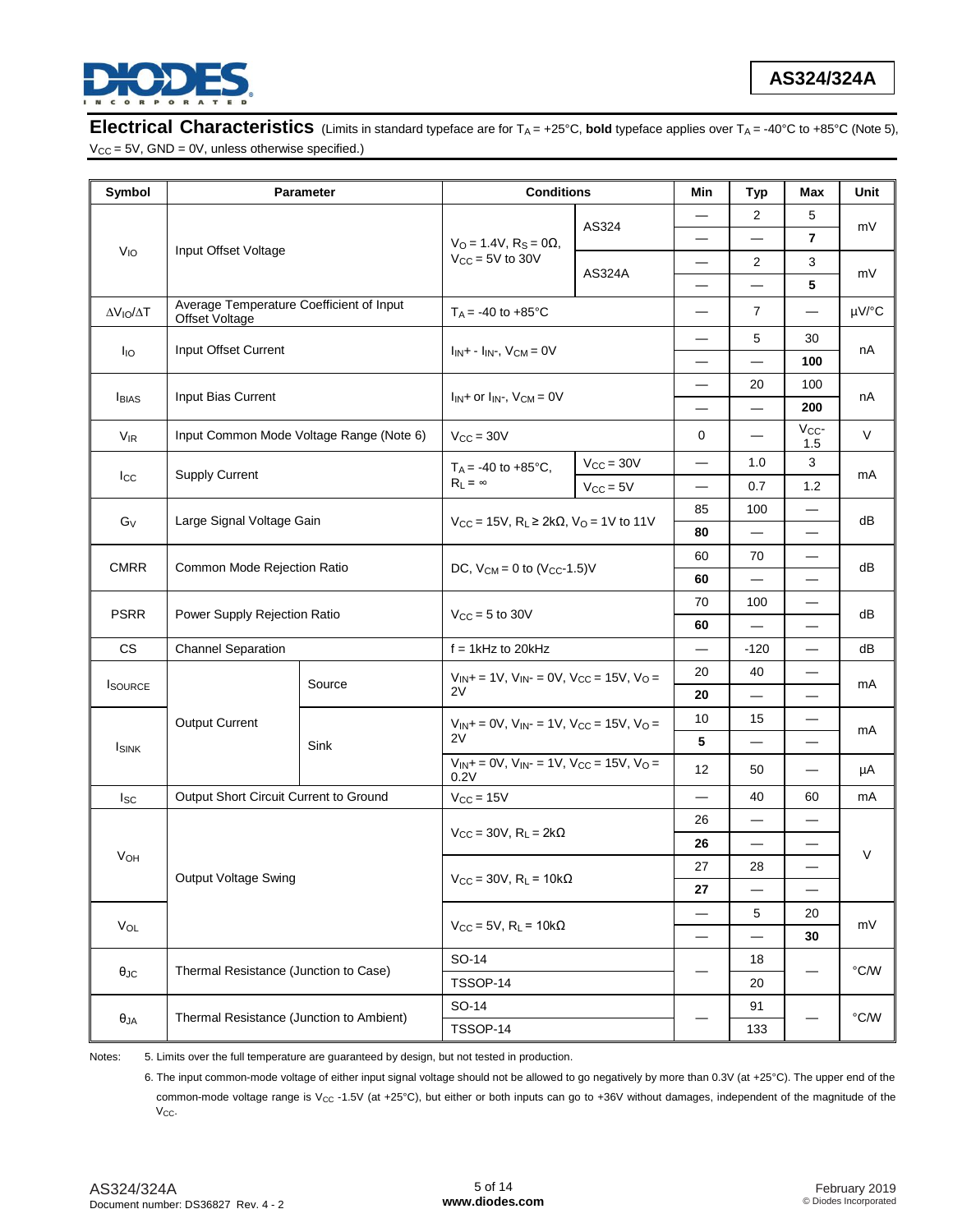

# **Performance Characteristics**

### **Input Voltage Range Input Current**













### **Supply Current Current Current Current Current Current Current Current Current Current Current Current Current Current Current Current Current Current Current Current Current Current Current Current Current Current Curren**

Power Supply Voltage  $(\pm V_{DC})$ 

0 5 10 15





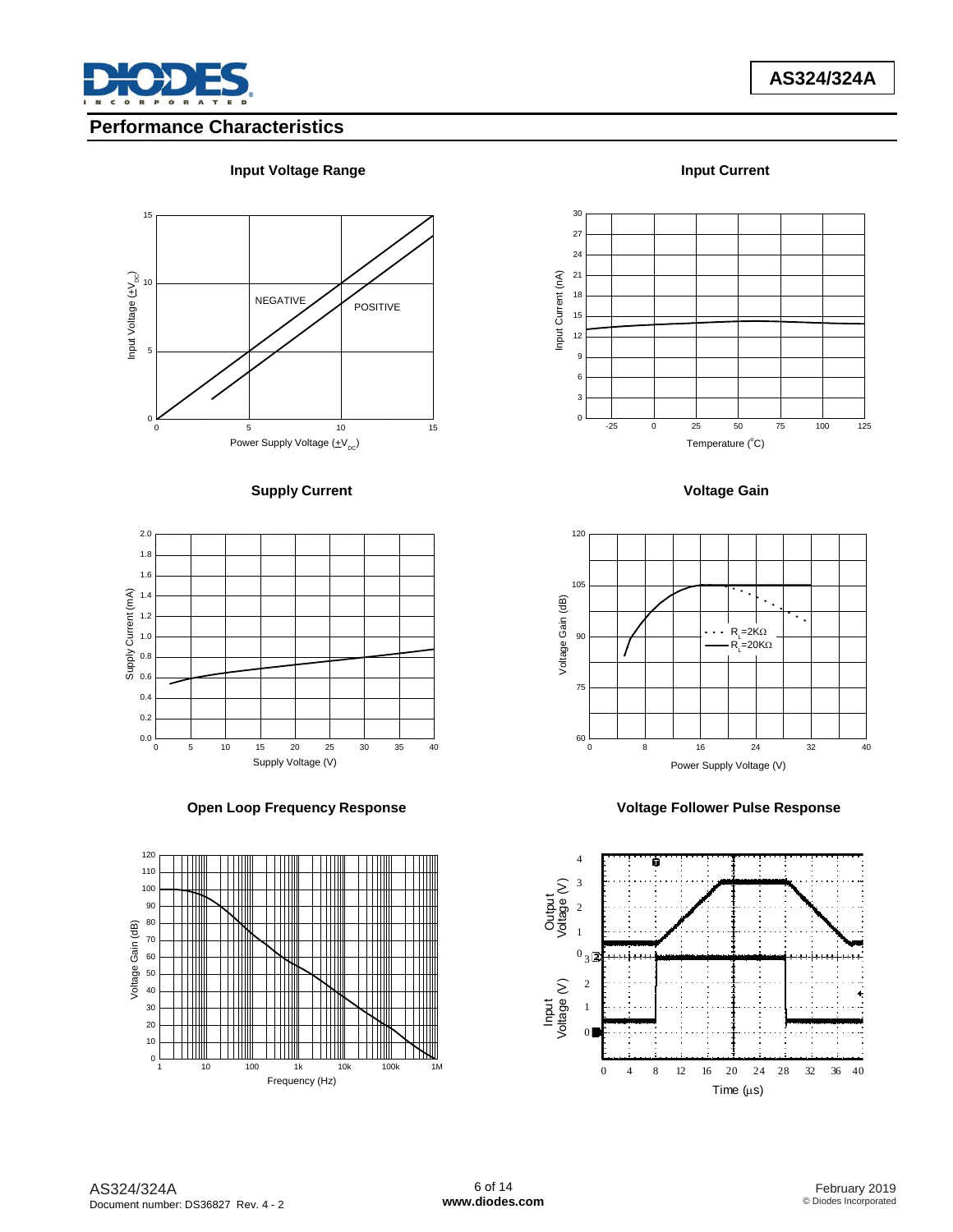

# **Performance Characteristics** (continued)





## **Output Characteristics: Current Sourcing Current Current Sinking Current Sinking**



### **Current Limiting**





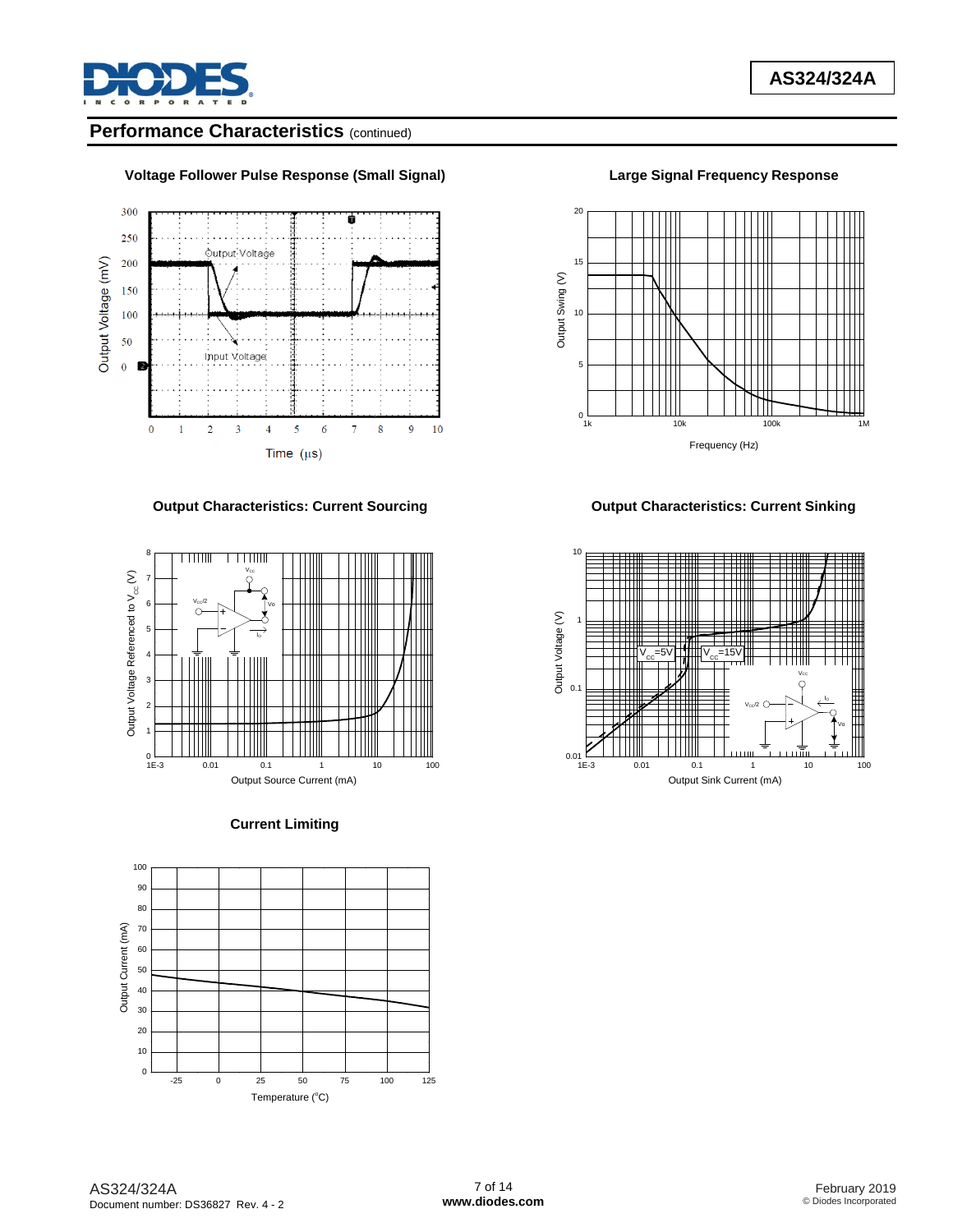

# **Ordering Information**



Notes: 7. All variants in Tube packing with package SO-14 are End of Life. All variants with package DIP-14 are End of Life without replacements.

NRND: Not Recommended for New Design.

8. For packaging details, go to our website at: https://www.diodes.com/design/support/packaging/diodes-packaging/.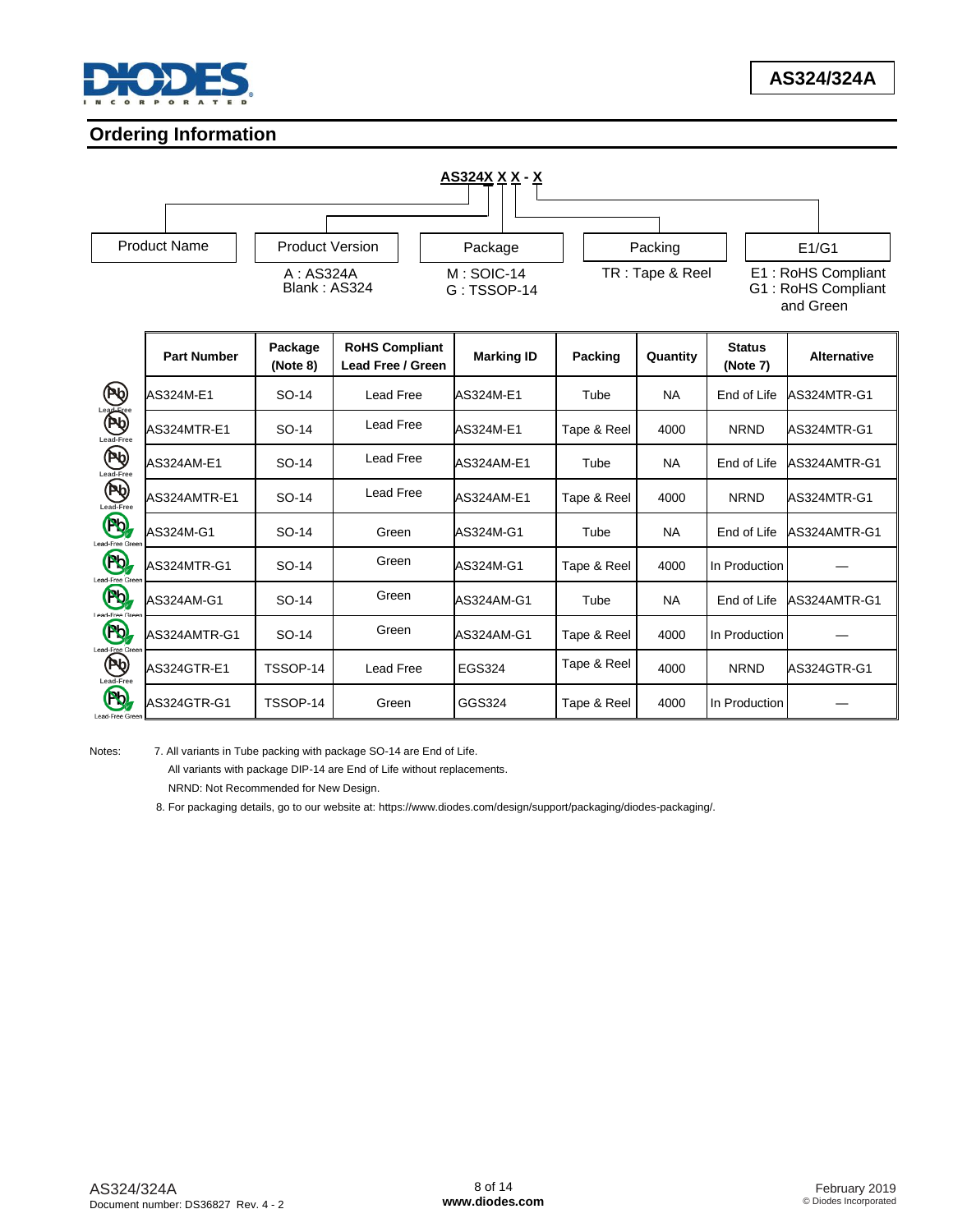

# **Marking information**

### **(1) SO-14**



**(2) TSSOP14**



First Line: Logo and Marking ID (See Ordering Information) Second Line: Date Code WW: Work Week of Molding A: Assembly House Code<br>XX: 7<sup>th</sup> and 8<sup>th</sup> Digits of Batch Number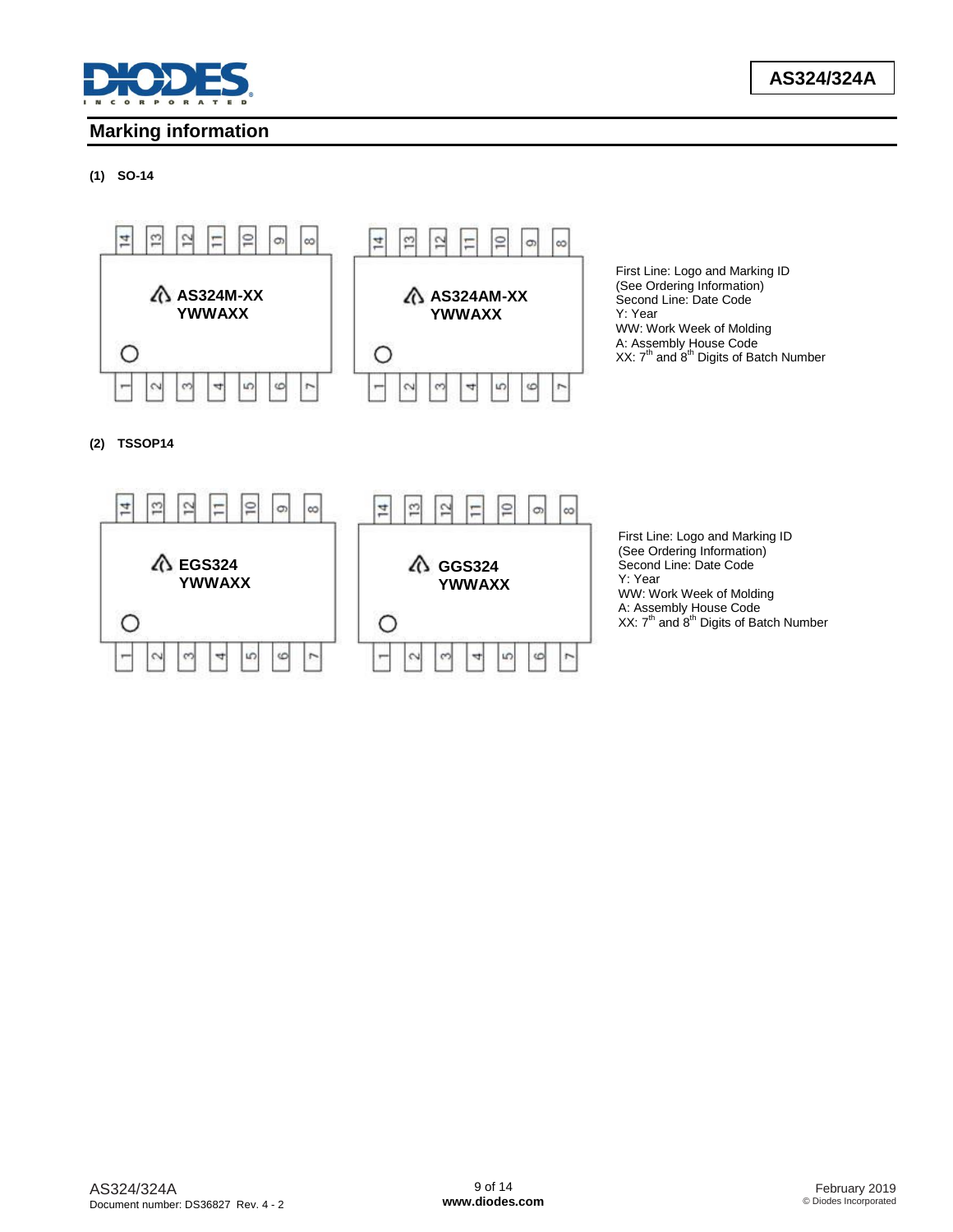

## **Package Outline Dimensions** (All dimensions in mm(inch).)

### **(1) Package Type: SO-14**



Note: Eject hole, oriented hole and mold mark is optional.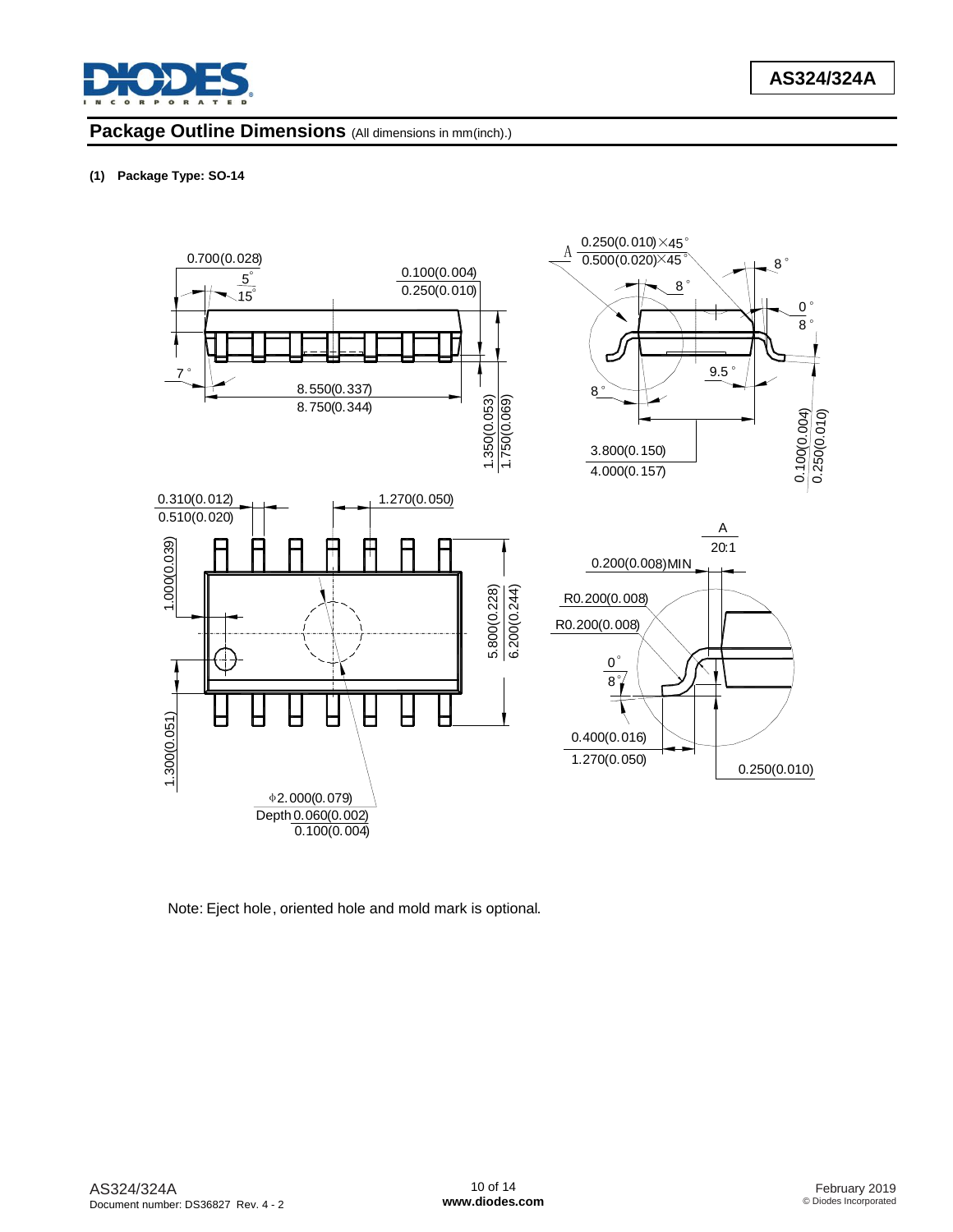

## **Package Outline Dimensions** (continued) (All dimensions in mm(inch).)

### **(2) Package Type: TSSOP-14**



Note: Eject hole, oriented hole and mold mark is optional.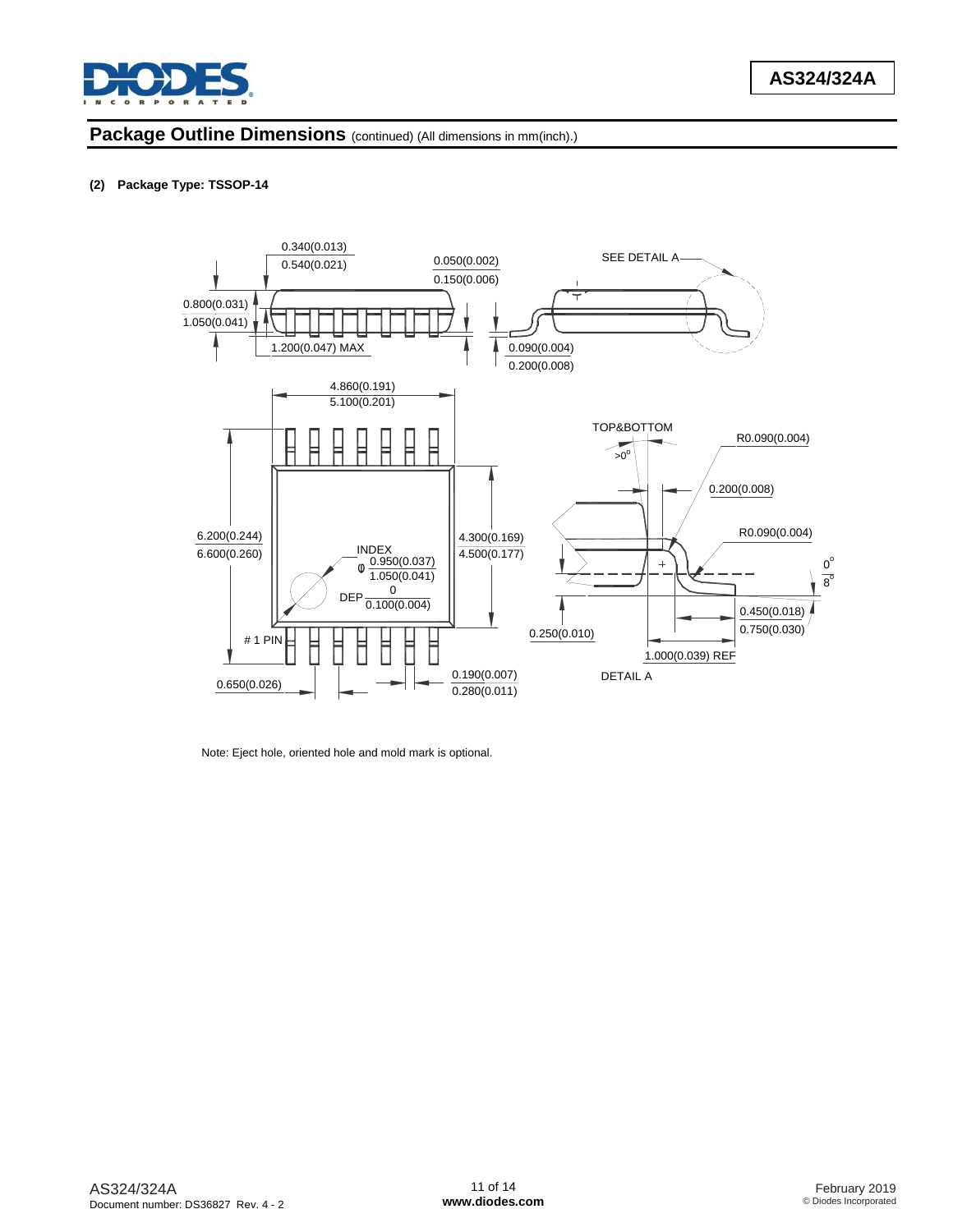

# **Suggested Pad Layout**

# **(1) Package Type: SO-14**



| Dimensions | (mm)/(inch) | (mm)/(inch) | (mm)/(inch) | (mm)/(inch) | (mm)/(inch) |
|------------|-------------|-------------|-------------|-------------|-------------|
| Value      | 6.900/0.272 | 3.900/0.154 | 0.650/0.026 | 1.500/0.059 | 1.270/0.050 |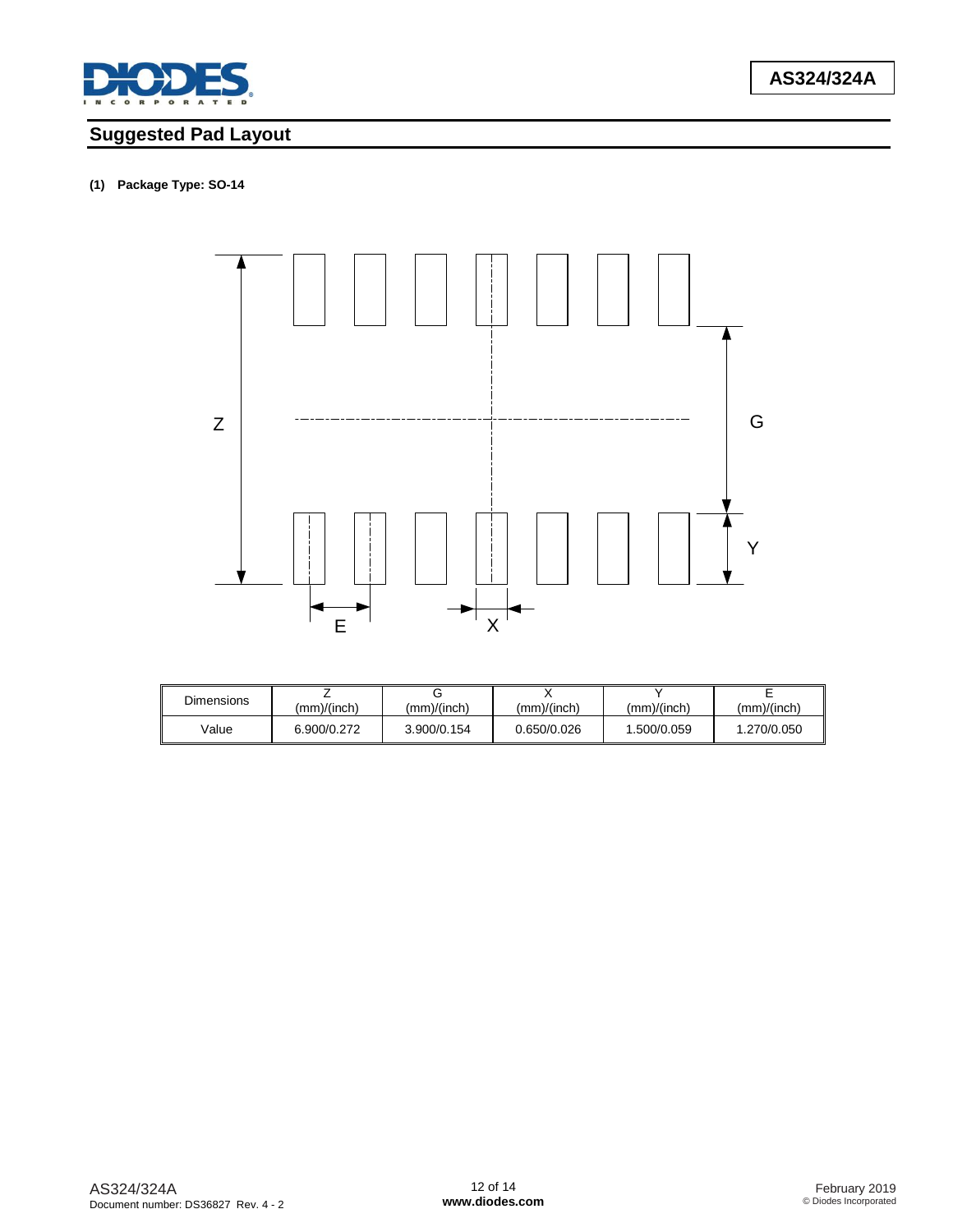

# **Suggested Pad Layout (continued)**

### **(2) Package Type: TSSOP-14**



| <b>Dimensions</b> | (mm)/(inch) | (mm)/(inch) | (mm)/(inch) | (mm)/(inch) | (mm)/(inch) |
|-------------------|-------------|-------------|-------------|-------------|-------------|
| Value             | 7.720/0.304 | 4.160/0.164 | 0.420/0.017 | .780/0.070  | 0.650/0.026 |